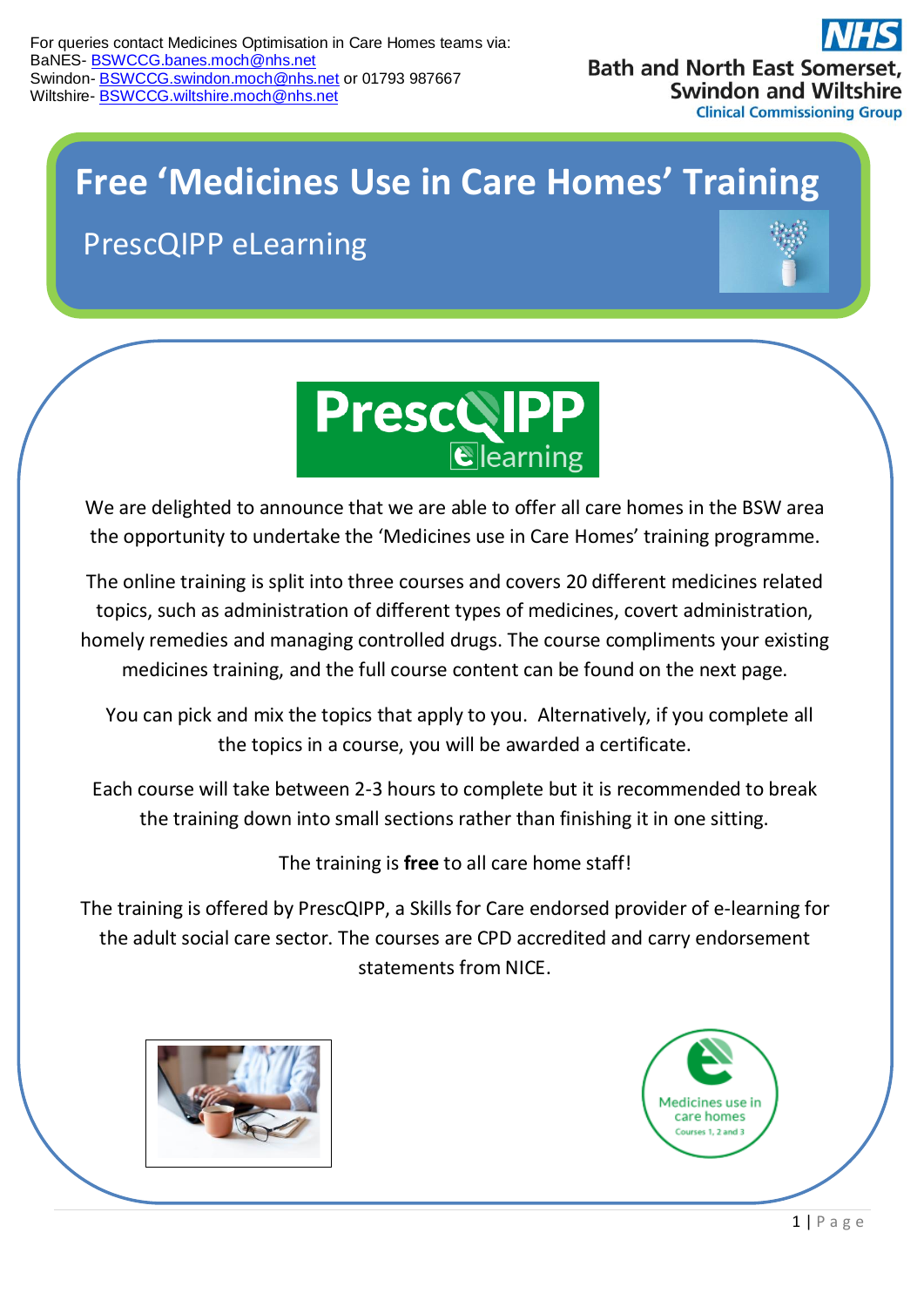For queries contact Medicines Optimisation in Care Homes teams via: BaNES- [BSWCCG.banes.moch@nhs.net](mailto:BSWCCG.banes.moch@nhs.net) Swindon- [BSWCCG.swindon.moch@nhs.net](mailto:BSWCCG.swindon.moch@nhs.net) or 01793 987667 Wiltshire- **[BSWCCG.wiltshire.moch@nhs.net](mailto:BSWCCG.wiltshire.moch@nhs.net)** 

**Bath and North East Somerset, Swindon and Wiltshire Clinical Commissioning Group** 

**PrescolPP** 

## **Course content**

|                | <b>Course</b>                                                      |                                     |                                                                    |  |
|----------------|--------------------------------------------------------------------|-------------------------------------|--------------------------------------------------------------------|--|
| <b>Module</b>  | 1                                                                  | 2                                   | 3                                                                  |  |
| 1              | Welcome and introduction                                           |                                     | Medicines and falls risk                                           |  |
| $\overline{2}$ | The role of CQC and<br>the NICE guideline and<br>quality standards | <b>Refused and omitted</b><br>doses | Antipsychotic medicines<br>in dementia                             |  |
| 3              | The management of<br>medicines in care homes                       | Covert administration               | Administration of<br>anticoagulants                                |  |
| 4              | Management of self-<br>medicating residents                        | Managing controlled<br>drugs        | Administration of<br>methotrexate and other<br>cytotoxic medicines |  |
| 5              | Administration of<br>inhalers                                      | <b>Bulk prescribing</b>             | Administration of<br>bisphosphonates                               |  |
| 6              | Administration of eye<br>drops                                     | Homely remedies and<br>self care    | Administration of<br>medicines used in<br>Parkinson's disease      |  |
| 7              | Administration of<br>transdermal patches                           | <b>Medicines waste</b><br>reduction |                                                                    |  |
| 8              | Administration of topical<br>products                              |                                     |                                                                    |  |
| 9              | <b>Administration of PRN</b><br>medicines                          |                                     |                                                                    |  |